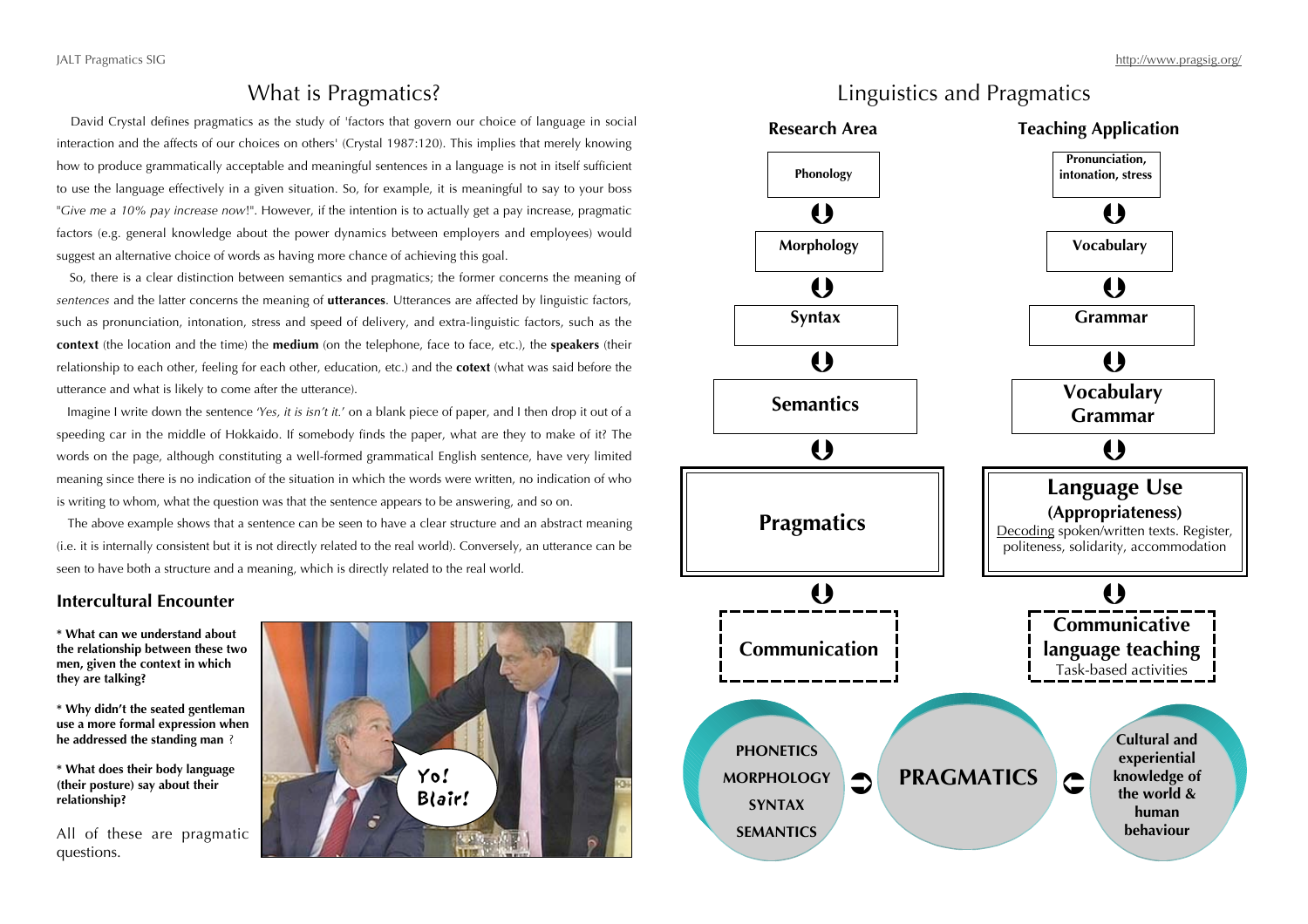#### **What is the difference between discourse analysis and pragmatics?**

Both DA and pragmatics have been used to cover a wide area of research into language in use. It is perhaps most helpful to think of pragmatics as one of the approaches used under the general umbrella of DA. The following approaches are often included under the general DA framework, covering both **written texts** and **spoken language**

| Approach                           | <b>Focus</b>                                                              | <b>Names</b>        | <b>Emerges from</b> |
|------------------------------------|---------------------------------------------------------------------------|---------------------|---------------------|
| <b>Conversation Analysis (CA)</b>  | Talk in interaction (turn-<br>taking, sequence, repair,                   | <b>Harvey Sacks</b> | Sociology           |
|                                    | preference)                                                               | Emmanuel Schegloff  |                     |
| <b>Pragmatics</b>                  | Speaking as doing<br>(utterances)                                         | John Austin         | Philosophy of       |
| & Speech act theory                |                                                                           | John Searle         | language            |
|                                    |                                                                           | <b>H</b> Paul Grice |                     |
|                                    |                                                                           | Brown & Levinson    |                     |
| <b>Critical Discourse Analysis</b> | Language as a form of<br>social practice - how social                     | Norman Fairclough   | Politics            |
| (CDA)                              | and political domination is<br>reproduced by text and<br>talk.            |                     | Sociology           |
| Ethnography of speaking            | Connecting language and<br>ways of thinking                               | Dell Hymes,         | Anthropology        |
|                                    |                                                                           | Edward Sapir,       | (Linguistics)       |
|                                    |                                                                           | Benjamin Whorf      |                     |
| Variation analysis                 | Discovering patterns in<br>language varieties by<br>quantitative analysis | William Labov       | Sociolinguistics    |

However, as we can see from the table, each of these approaches has its own unique history and focus. Therefore, proponents of one particular approach may not see themselves as being part of any overall 'family' of discourse analysis. Nevertheless the approaches needn't be seen as mutually exclusive, and researchers into discourse may choose their approach depending on what aspect of language or human interaction they are researching. It could also be argued that using a variety of approaches can give a richer understanding of the discourse.

### **What is the difference between semantics and pragmatics – surely they are both connected with meaning aren't they?**

**Semantics** considers how meaning is encoded in language through what the words and sentences refer to. So semantics is context neutral.

**Pragmatics** considers what speakers mean when they use the words they do, **not** what the code means. So it is context dependent.

## Key Concepts in Pragmatics

### **John Austin** *● How to do things with words*

**Speech act** - When we say something we are always doing something.

**Performative utterances** - These only work in the first person and in the present tense (e.g. the actual words '*I apologize'* constitute the action of apologizing. Nothing more needs to be said or done to perform the act of apologizing) Therefore they can not be analyzed as being true or false => HOWEVER we can cast doubt on the status of such an utterance - does it meet all the certain conditions that are necessary to be considered as a real apology, its **felicity** conditions (e.g. is the speaker sincere?)

**Constative utterances** – These are not performative but proposition–making & therefore able to be analyzed as being true or false (e.g. 'I sing' can be said, even though I may not say it while I'm singing, so we can judge empirically whether it is true or not.)

**Locutionary act** – the utterance of a sentence with determinate sense and reference

**Illocutionary act** – the force of the utterance. By uttering the sentence it becomes a statement, offer, promise, etc., by virtue of the conventional **illocutionary force** associated with it. The prototypical illocutionary act is a perfomative.

**Perlocutionary act** – the effect on the hearer (by uttering the words, the speaker brings about effects on the hearer, which are specific to the circumstances of the utterance)

Illocutionary acts have become synonymous with **speech acts**. So in fact every utterance performs an action through its illocutionary force (IF), even if the verb isn't a performative. The difference is that performatives make their IF explicit *(I order; I promise; I bet*).

#### **BUT in utterances with non-performatives how do we know what the IF is?**

Utterances do not have an unlimited range of possible interpretations, but they usually have more than one. Our interpretation of the IF depends on the **context** (**Where** is it? **What** is happening around there?), the participants (**Who** are they? What is their relationship? Their **ends** – why are they talking to each other), the **medium** of communication, their **tone** of voice, their **nonverbal** behavior.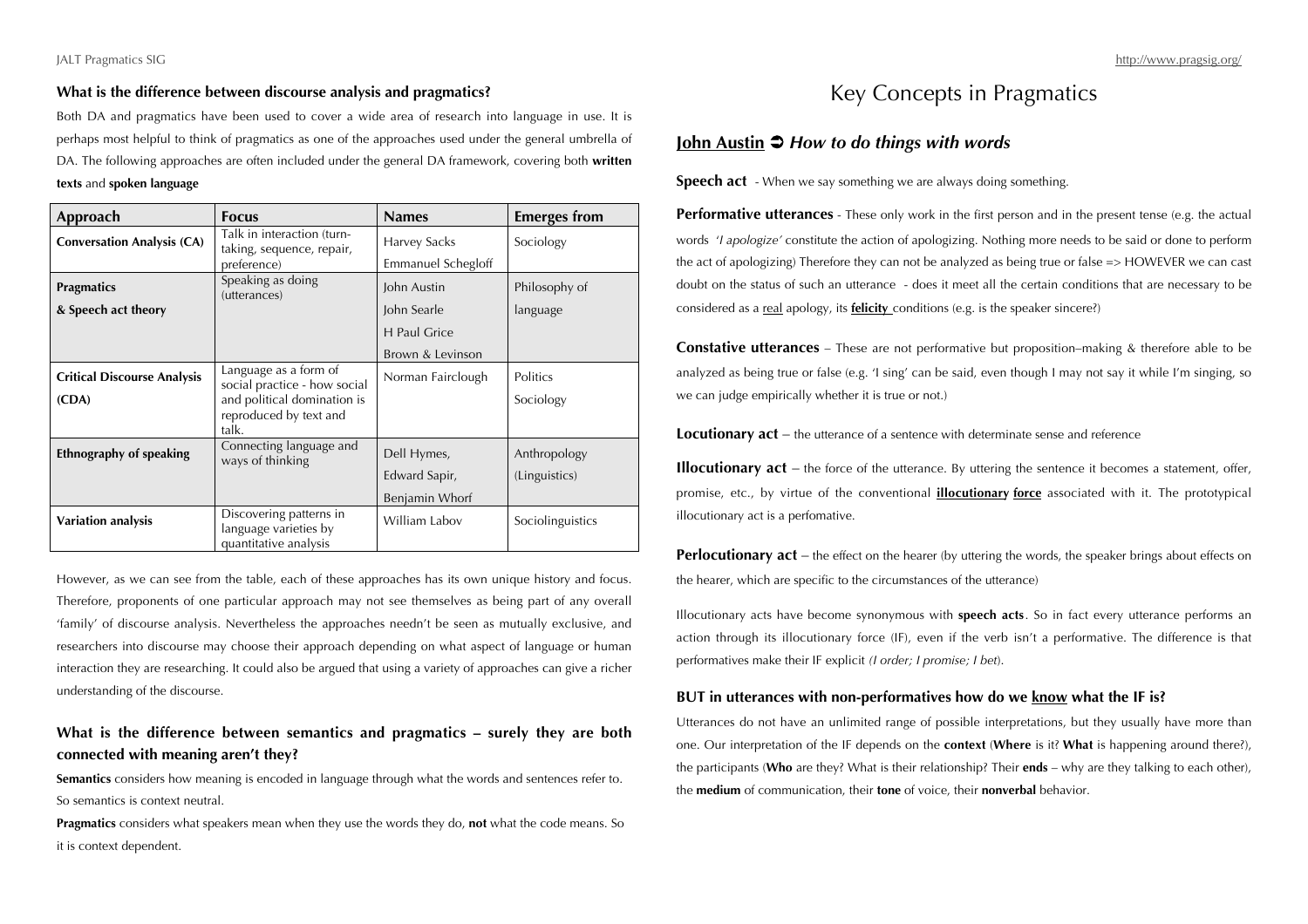## **John Searle Speech acts and Felicity Conditions**

For a speech act to be carried out properly, a number of rules (felicity conditions) have to be fulfilled, and different speech acts require different conditions to be fulfilled. Searle gives us an example of rules that might be required to carry out an act of promising

## Steve: *I'll do the dishes tonight!*

- 1. First, this is a **propositional act** Steve asserts he will do some future act.
- 2. Second, there are **preparatory conditions** to be met, such as: that he intends to do the dishes; that he believes he will do it; and that he thinks the hearer wants him to do it.
- 3. Third, there are **sincerity conditions** which must be met: such as that Steve intends to put himself under an obligation by making the utterance; that both the speaker and the hearer understand the utterance; and that the situation is normal (e.g. not in a play or T.V. drama).
- 4. Fourth, the speech act has to be **executed** in the right way. (In this case, it is unlikely that any special procedure would be necessary, but in an English court of law a witness is often required to place one hand on a Bible or other holy book while promising to tell the truth, in order to make it legally binding.)
- 5. Finally, the utterance must contain an **essential condition,** which is recognizable as an act of promising - *'I'll do it'* is acceptable, whereas *'I might do it'* would not be. In this way S puts himself under an obligation to the hearer to do the dishes.

#### **However, Searle's framework has some problems:**

- a. It puts emphasis on the speaker's state of mind (intention), which can never be determined in any objective or empirical way.
- b. Individuals and cultures are different, so just whose rules or norms of behavior should we refer to when coming up with any specific set of felicity conditions, and what happens when the speaker and hearer are from different cultures with different sets of expectations about the way things operate?

To deal with the question of cultural knowledge in the interpretation of speech acts an alternative framework was devised by H. Paul Grice. In particular he coined the term '**indirect speech act** '.

## **H. Paul Grice The Cooperative Principle and Indirect Speech Acts**

In any normal conversation there is a desire by the participants to cooperate to enable information to be passed quickly and smoothly between them. The participants therefore conform to particular rules of conversation, which Grice divides into four main Maxims as follows:

### **The Four Maxims of Conversation**

#### **A) Maxim of Quantity**

- (i) The contribution should be as informative as is required.
- (ii) The contribution should not be more informative than is required.

#### **B) Maxim of Quality**

- (i) Do not say what you believe to be false.
- (ii) Do not say that for which you lack adequate evidence.
- **C) Maxim of Relation**
	- (i) Be relevant.

#### **D) Maxim of Manner**

- (i) Avoid obscurity of expression.
- (ii) Avoid ambiguity.
- (iii) Be brief!
- (iv) Be orderly!

As both speaker and hearer are aware of these maxims, during an ideal conversation, the speaker would conform to them completely, and the hearer would have no problem in interpreting the utterances. However, as Grice noted, in an actual conversation the maxims are not always adhered to. Instead, they may be broken in a variety of ways and for a variety of reasons:

#### **a) They may be violated deliberately in order to mislead the hearer.**

For example, if a British tourist in Kyoto asks me where *Kinkakuji* is and I reply *'It's near Kyoto Station, just behind the Shinkansen tracks*', then I am violating the first maxim of quality (I'm deliberately lying). However, the addressee has no way of knowing this as she would be expecting me to cooperate in the exchange.

#### **b) They may be opted out of, indicating a refusal to cooperate in the conversation**

For example, if a policeman asks a suspect where he was exactly at nine o'clock last night, and the suspect replies *'Mind your own business, copper!'*, the suspect is opting out of the first maxim of quantity.

#### **c) Two maxims may clash, so it is impossible to conform to one without breaking another**

For example, if someone in Tokyo asks me what the weather is like in Osaka I might be able to have a good guess, but I could not conform to the first maxim of quantity without breaking the second maxim of quality.

#### **d) Maxims may be flouted to make an indirect speech act (conversational implicature).**

**Example 1**: if it is raining heavily outside and I comment to my students '*Nice day again, isn't it?*' I am flouting the first maxim of quality, which demands that I tell the truth. However, as it is obvious to the students that it is not a nice day, and they know that this is equally obvious to me, they have to conclude that I must be trying to imply something else by my utterance (i.e. I am being ironic to catch their attention).

**Example 2**: I say '*The bus is late again*' to the person beside me at the bus stop. This comment is patently redundant as we both equally aware of the bus situation, so I am flouting the second maxim of quality. However, in fact I am not trying to exchange any meaningful information my intention is merely to open up the communication channels to be sociable. This is known as **phatic communion**.